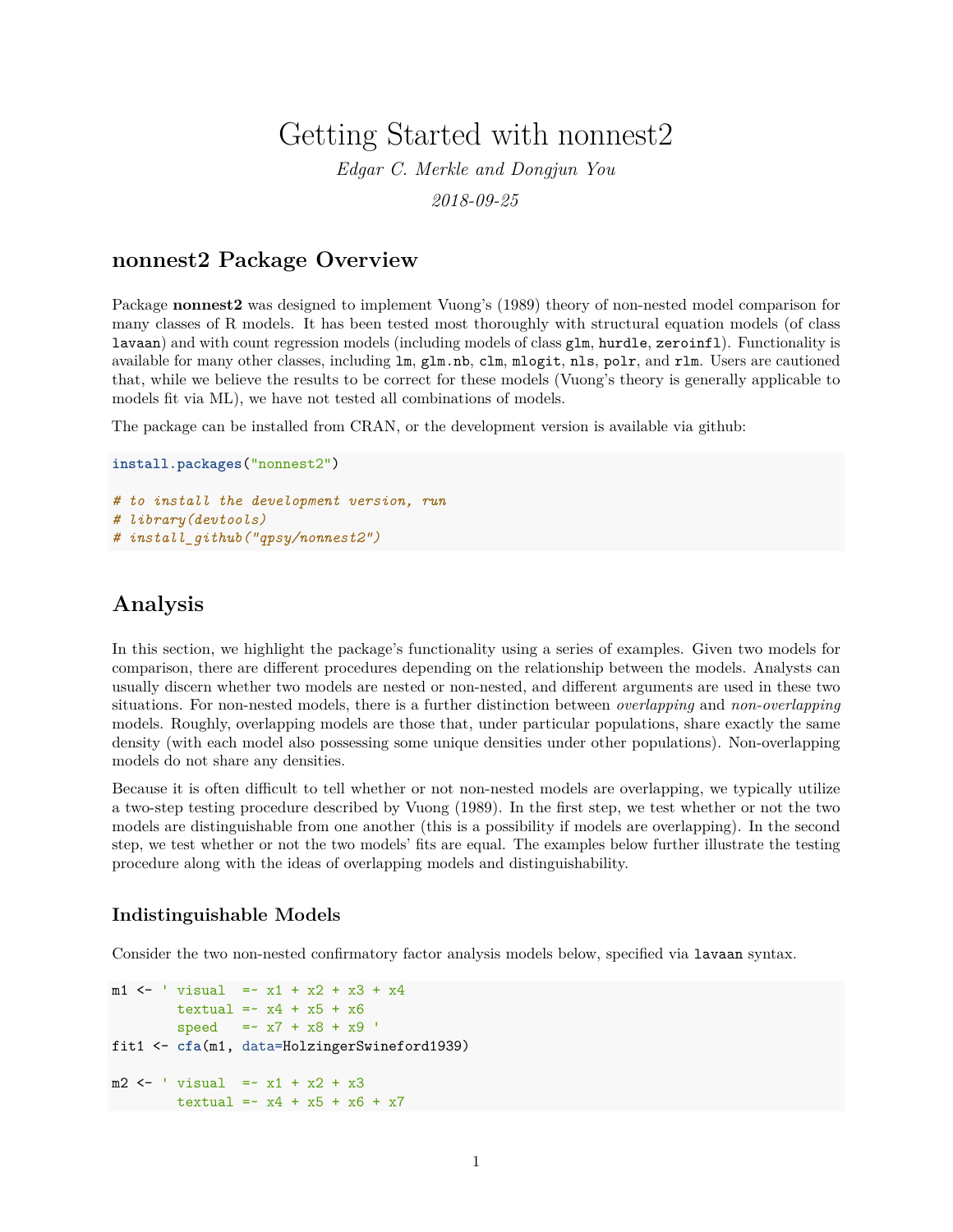$speed = x7 + x8 + x9$ fit2 <- **cfa**(m2, data=HolzingerSwineford1939)

Users familiar with the dataset will recognize that each model has an extra, unnecessary free loading: m1 has a free loading from the visual factor to x4, while m2 has a free loading from the textual factor to x7. The estimates of these extra loadings will both be close to 0, but they will not be exactly zero. Thus, while these two models will provide different fits to the data, the fits will be very similar. Further, if we fit the models to the entire population (assuming that the population values of these loadings equal zero), then the fits would be exactly the same. This illustrates the notion of *indistinguishability*: two models providing the same fit to a population of interest, but not necessarily to an observed sample. This differs from the idea of *equivalence*, which says that the models provide exactly the same fits to the sample data as well as to the population data.

We now use nonnest2 to compare the two models via Vuong tests.

**vuongtest**(fit1, fit2)

```
##
## Model 1
## Class: lavaan
## Call: lavaan::lavaan(model = m1, data = HolzingerSwineford1939, model.type = "cfa", ...
##
## Model 2
## Class: lavaan
## Call: lavaan::lavaan(model = m2, data = HolzingerSwineford1939, model.type = "cfa", ...
##
## Variance test
## H0: Model 1 and Model 2 are indistinguishable
## H1: Model 1 and Model 2 are distinguishable
\# \# \# \sqrt{2} = 0.006, p = 0.479
##
## Non-nested likelihood ratio test
## H0: Model fits are equal for the focal population
## H1A: Model 1 fits better than Model 2
\# z = 0.432, p = 0.333## H1B: Model 2 fits better than Model 1
\# z = 0.432, p = 0.6672
```
We see that we obtain two tests, the *variance test* and the *non-nested likelihood ratio test*. The former test informs us of the models' distinguishability, while the latter test compares the fits of two distinguishable models. Focusing on the variance test here, we obtain a small test statistic and a large *p*-value. These results imply that, as we suspected, the two models are indistinguishable in the focal population.

We can also use Vuong's theory to obtain confidence intervals for the difference in the models' AIC or BIC statistics:

**icci**(fit1, fit2)

```
##
## Model 1
## Class: lavaan
## Call: lavaan::lavaan(model = m1, data = HolzingerSwineford1939, model.type = "cfa", ...
## AIC: 7518.240
## BIC: 7599.796
```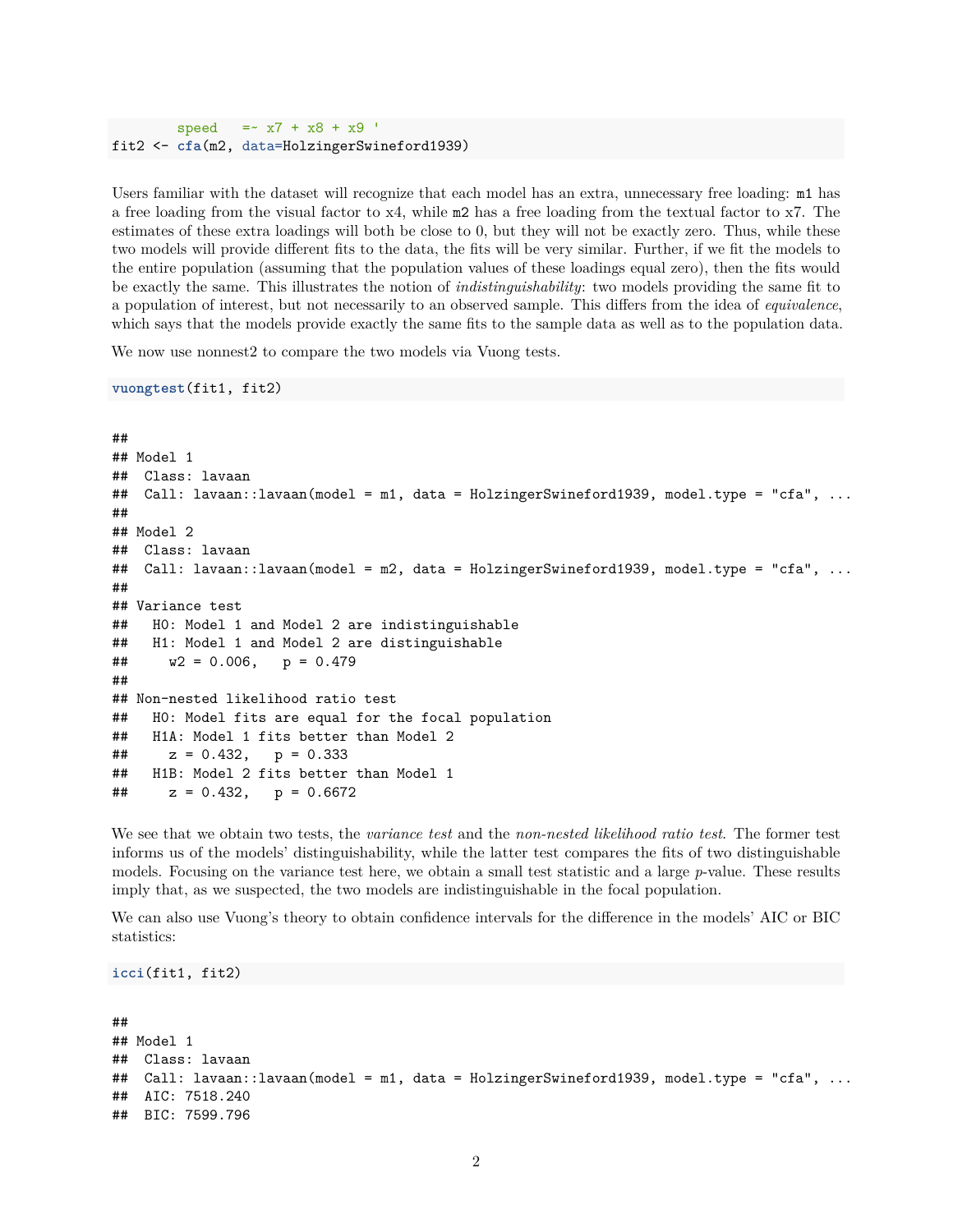```
##
## Model 2
## Class: lavaan
## Call: lavaan::lavaan(model = m2, data = HolzingerSwineford1939, model.type = "cfa", ...
## AIC: 7519.391
## BIC: 7600.948
##
## 95% Confidence Interval of AIC difference (AICdiff = AIC1 - AIC2)
## -6.372 < AICdiff < 4.070
##
## 95% Confidence Interval of BIC difference (BICdiff = BIC1 - BIC2)
## -6.372 < BICdiff < 4.070
```
Based on this output, we see that the AIC and BIC statistics are close but lower for fit1 than for fit2. The 95% confidence intervals overlap with 0, implying that the model fits are sufficiently close that neither can be preferred over the other. The confidence intervals for AIC and BIC differences are exactly the same because both models have the same numbers of parameters; this would not typically occur for other models.

#### **Distiguishable and Non-Nested models**

Now consider the following structural equation models, using Bollen's political democracy data. The first model is the original (classic) model, while the second model estimates different residual covariance parameters. The models are non-nested due to the differing residual covariances.

```
m1 <- '
       # latent variable definitions
         ind60 = x1 + x2 + x3dem60 = -y1 + a*y2 + b*y3 + c*y4dem65 = -y5 + a*y6 + b*y7 + c*y8# regressions
         dem60 ~ ind60
         dem65 ~ ind60 + dem60
       # residual correlations
        y1 ~~ y5
        y2 ~~ y4 + y6
        y3 ~~ y7
        y4 ~~ y8
        y6 ~~ y8
'fit1 <- sem(m1, data=PoliticalDemocracy)
m2 < -# latent variable definitions
         ind60 = x1 + x2 + x3dem60 = -y1 + a*y2 + b*y3 + c*y4dem65 = -y5 + a*y6 + b*y7 + c*y8# regressions
         dem60 ~ ind60
        dem65 ~ ind60 + dem60
```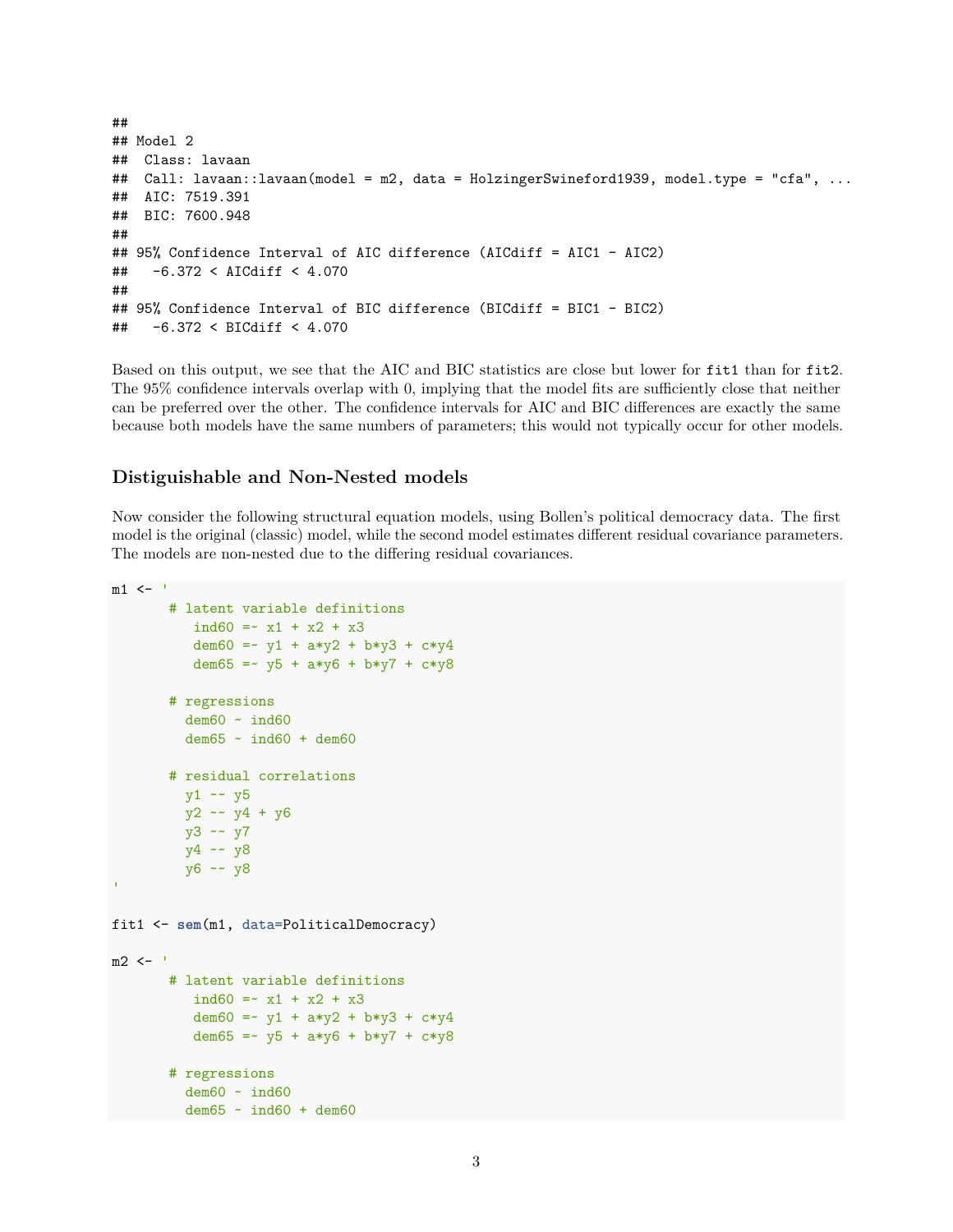```
# residual correlations
 y1 \sim y3 + y5y2 \sim y6y3 ~~ y7
 y4 ~~ y8
 y5 ~~ y7
```
fit2 <- **sem**(m2, data=PoliticalDemocracy)

We now apply the Vuong tests to the two models.

**vuongtest**(fit1, fit2)

```
##
## Model 1
## Class: lavaan
## Call: lavaan::lavaan(model = m1, data = PoliticalDemocracy, model.type = "sem", ...
##
## Model 2
## Class: lavaan
## Call: lavaan::lavaan(model = m2, data = PoliticalDemocracy, model.type = "sem", ...
##
## Variance test
## H0: Model 1 and Model 2 are indistinguishable
## H1: Model 1 and Model 2 are distinguishable
\# \# \# \sqrt{2} = 0.233, \sqrt{2} = 0.028
##
## Non-nested likelihood ratio test
## H0: Model fits are equal for the focal population
## H1A: Model 1 fits better than Model 2
\# z = 1.166, p = 0.122
## H1B: Model 2 fits better than Model 1
\# z = 1.166, p = 0.8781
```
We now see that the variance tests indicates that the models are distinguishable (at least, at  $\alpha = .05$ ). This allows us to move on to the second test, which compares the fits of the two models. Based on this second test, we conclude that the two models have equal fit in the population of interest. Note that *fit* is defined here in terms of Kullback-Leibler distance (between each candidate model and the true model), and we make no assumption about either of the two candidate models being the true model.

#### **Nested models**

Finally, vuongtest() includes a nested argument, using Vuong's theory to compare nested models. The resulting test statistics, which are very similar to the statistics described above, can be viewed as robust versions of the traditional likelihood ratio test (LRT) for nested models. This is because Vuong's theory makes no assumption about either candidate model being the true model, whereas the traditional LRT assumes that the full model is the truth.

We first fit a third political democracy model, removing the equality constraints on some of the factor loadings. As a result, fit1 is nested in the model below.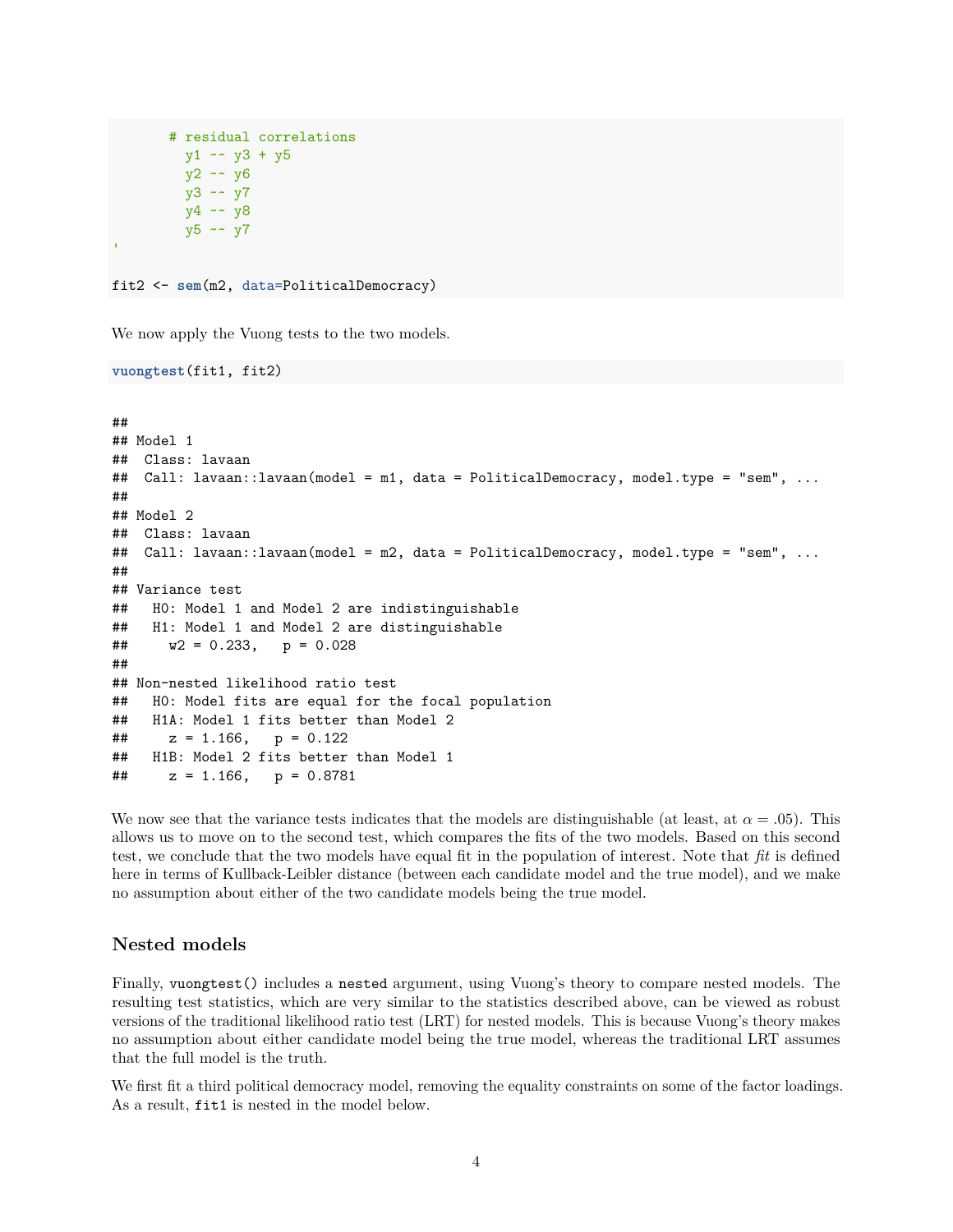```
m3 <- '# latent variable definitions
          ind60 = x1 + x2 + x3dem60 = -y1 + y2 + y3 + y4dem65 =  v5 + v6 + v7 + v8# regressions
         dem60 ~ ind60
         dem65 ~ ind60 + dem60
       # residual correlations
        y1 \sim y5y2 ~~ y4 + y6
        y3 ~~ y7
        y4 ~~ y8
        y6 ~~ y8
'fit3 <- sem(m3, data=PoliticalDemocracy)
```
We now use vuongtest() with the nested=TRUE argument.

```
vuongtest(fit1, fit3, nested=TRUE)
```

```
##
## Model 1
## Class: lavaan
## Call: lavaan::lavaan(model = m3, data = PoliticalDemocracy, model.type = "sem", ...
##
## Model 2
## Class: lavaan
## Call: lavaan::lavaan(model = m1, data = PoliticalDemocracy, model.type = "sem", ...
##
## Variance test
## H0: Model 1 and Model 2 are indistinguishable
## H1: Model 1 and Model 2 are distinguishable
\# w2 = 0.021, p = 0.384##
## Robust likelihood ratio test of distinguishable models
## H0: Model 2 fits as well as Model 1
## H1: Model 1 fits better than Model 2
## LR = 2.054, p = 0.384
```
Both tests can be viewed as alternatives to the traditional likelihood ratio test, and they both indicate that the model fits are equal. This implies that the reduced model (fit1) should be preferred. We can also compare to the traditional LRT:

**anova**(fit1, fit3)

## Chi Square Difference Test ## ## Df AIC BIC Chisq Chisq diff Df diff Pr(>Chisq)